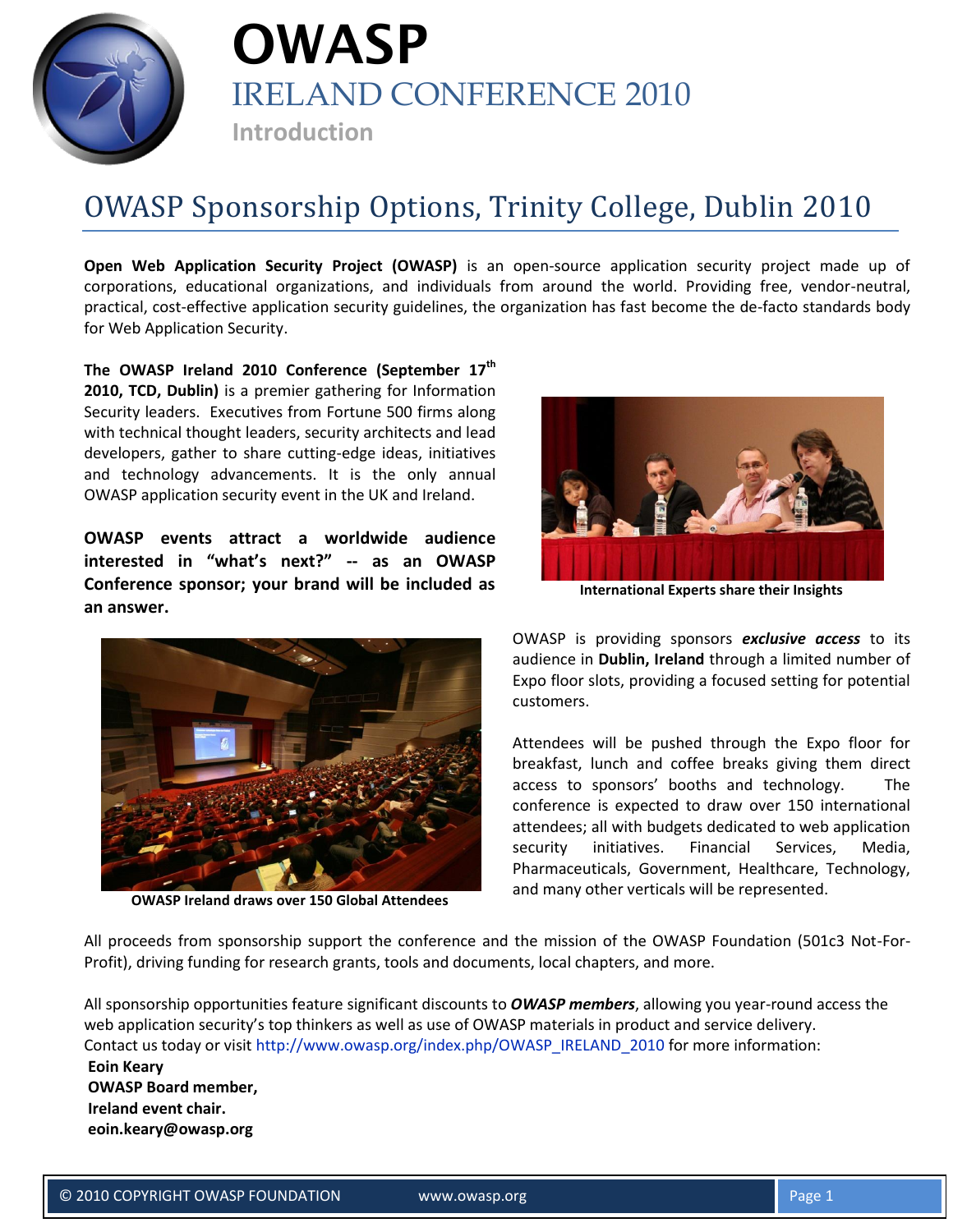

# **OWASP** IRELAND CONFERENCE 2010

**Additional Sponsorship Opportunities** 

|                                                         | <b>Sponsorship Opportunities</b>                                                                                                                                                                           |                                                                                                                                                                                    |                                                                                                                                                                       |                                                         |  |
|---------------------------------------------------------|------------------------------------------------------------------------------------------------------------------------------------------------------------------------------------------------------------|------------------------------------------------------------------------------------------------------------------------------------------------------------------------------------|-----------------------------------------------------------------------------------------------------------------------------------------------------------------------|---------------------------------------------------------|--|
|                                                         | Diamond (1 position)                                                                                                                                                                                       | Platinum (2 positions)                                                                                                                                                             | Gold (2 positions)                                                                                                                                                    | Silver                                                  |  |
| Cost                                                    | €5000                                                                                                                                                                                                      | €3000                                                                                                                                                                              | €2000                                                                                                                                                                 | €1500                                                   |  |
| <b>Expo Space</b>                                       | Yes with advance selection<br>(first choice)                                                                                                                                                               | Yes with advance selection<br>(second choice)                                                                                                                                      | Yes                                                                                                                                                                   | Yes                                                     |  |
| Logo placement                                          | <b>OWASP Conference</b><br>$\blacksquare$<br>website<br>Conference Entrance,<br>$\blacksquare$<br>Expo Space<br>Conference newspaper<br>$\blacksquare$<br>advertisements<br>Event Agenda<br>$\blacksquare$ | <b>OWASP Conference</b><br>$\blacksquare$<br>website<br>Expo Space<br>$\blacksquare$<br>Conference newspaper<br>$\blacksquare$<br>advertisements<br>Event Agenda<br>$\blacksquare$ | <b>OWASP Conference</b><br>$\blacksquare$<br>website<br>Expo Space<br>$\blacksquare$<br>Conference newspaper<br>$\blacksquare$<br>advertisements<br>Event Agenda<br>٠ | <b>OWASP Conference</b><br>٠<br>website<br>Event Agenda |  |
| <b>Additional Corporate</b><br>Placement                | Company information<br>displayed at breakfast space.                                                                                                                                                       |                                                                                                                                                                                    |                                                                                                                                                                       |                                                         |  |
| Company description<br>Placement                        | Full Page in Conference<br>$\blacksquare$<br><b>Bulletin</b><br>Any pre conference<br>$\blacksquare$<br>brochures/adverts                                                                                  | Half Page in Conference<br><b>Bulletin</b>                                                                                                                                         | Quarter Page in Conference<br><b>Bulletin</b>                                                                                                                         | Quarter Page in Conference<br><b>Bulletin</b>           |  |
| <b>Company Literature</b><br><b>Placement</b>           | Attendee packs                                                                                                                                                                                             | Attendee packs                                                                                                                                                                     | Attendee packs                                                                                                                                                        | Attendee packs                                          |  |
| <b>Conference Passes</b>                                | 5                                                                                                                                                                                                          | 4                                                                                                                                                                                  | 3                                                                                                                                                                     | $\overline{2}$                                          |  |
| <b>Corporate Membership</b><br>discount (Paid is USD\$) | \$3500                                                                                                                                                                                                     | \$1500                                                                                                                                                                             |                                                                                                                                                                       |                                                         |  |

For more information on OWASP Ireland sponsorship please contact Eoin Keary, OWASP Ireland 2010 chair, Global board member; [eoin.keary@owasp.org](mailto:eoin.keary@owasp.org)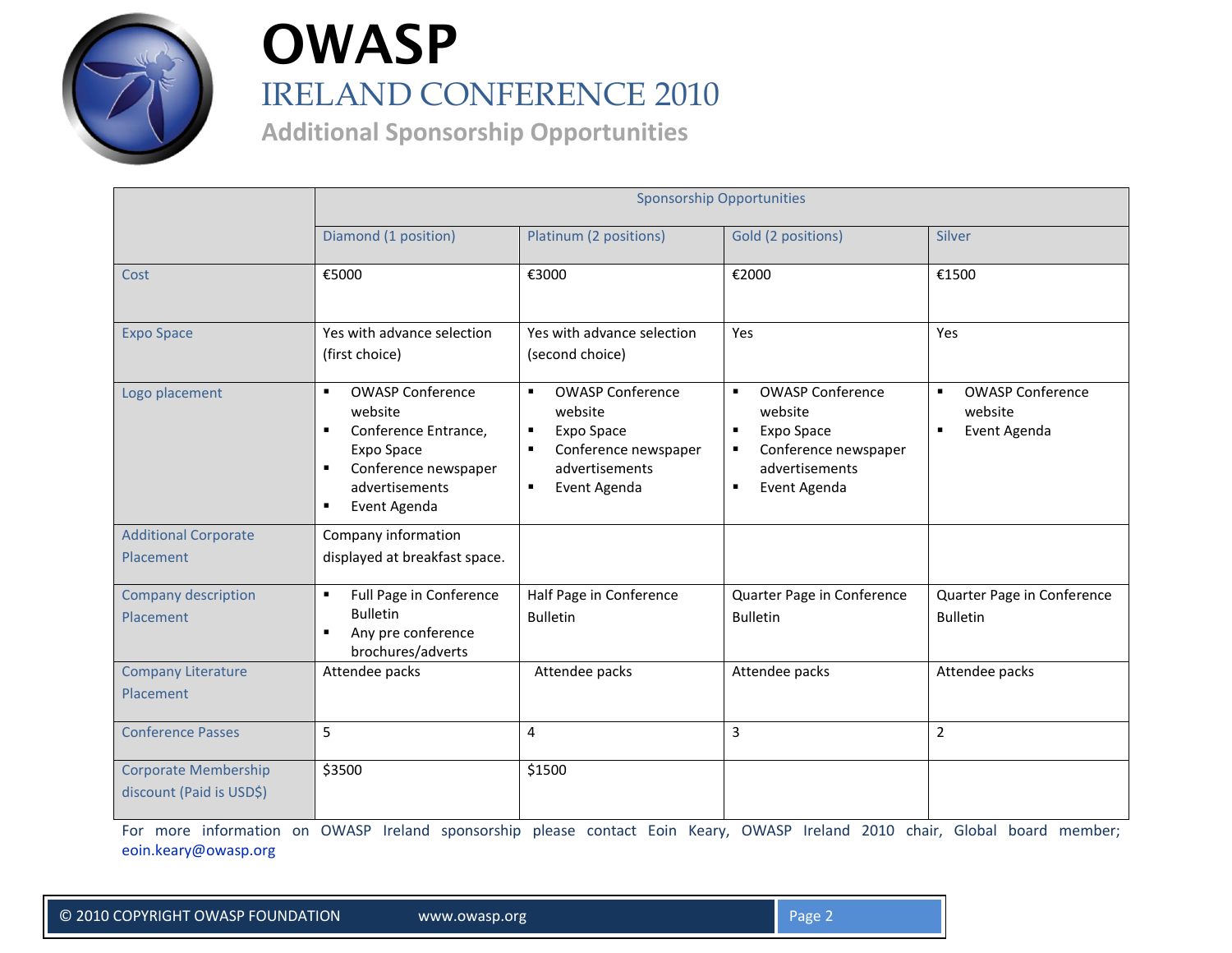

# **OWASP** IRELAND CONFERENCE 2010

**Sponsorship Information**

|                            | <b>Sponsorship Opportunities</b>                                                                          |                                                                                                                 |                                                                                           |                                                                                                                             |                                                                                                                              |                                                                                                          |
|----------------------------|-----------------------------------------------------------------------------------------------------------|-----------------------------------------------------------------------------------------------------------------|-------------------------------------------------------------------------------------------|-----------------------------------------------------------------------------------------------------------------------------|------------------------------------------------------------------------------------------------------------------------------|----------------------------------------------------------------------------------------------------------|
|                            | <b>OWASP Party sponsor</b>                                                                                | Lunch                                                                                                           | Coffee Break (2 per day)                                                                  | Badge Lanyard (1)                                                                                                           | Notepad (1)                                                                                                                  | Pen $(1)$                                                                                                |
| Sponsorship                | Host OWASP Party to<br>be held at a central<br>Dublin location (tba)<br>on 17th September<br>2010 @ 19:00 | Exclusive lunch<br>host for<br>conference<br>delegates (1 day)<br>to be held in<br>historic TCD<br>dining hall. | Exclusive<br>morning<br>or<br>afternoon coffee host for<br>conference delegates (1<br>day | Provide<br>badge<br>for<br>all<br>lanyards<br>attendees, co-branded<br>produced<br>and<br>to<br><b>OWASP specifications</b> | Provide<br>letter sized<br>for<br>notepads<br>all<br>attendees, co-branded<br>produced<br>and<br>to<br>OWASP specifications. | Provide quality pens<br>for all attendees, co-<br>branded<br>and<br>produced to OWASP<br>specifications. |
| Sponsor<br>Acknowledgement | <b>OWASP Conference</b><br>website & Conference<br>Announcement                                           | <b>OWASP</b><br>Conference<br>website                                                                           | <b>OWASP Conference</b><br>website                                                        | <b>OWASP Conference</b><br>website                                                                                          | <b>OWASP Conference</b><br>website                                                                                           | <b>OWASP Conference</b><br>website                                                                       |
| <b>Branding at Venue</b>   | Event Venue.<br>Event Agenda                                                                              | Event Venue<br>Event Agenda                                                                                     | Coffee Area, main<br>concourse                                                            |                                                                                                                             |                                                                                                                              |                                                                                                          |
| <b>Branding literature</b> | On tables at party<br>event                                                                               | Banners at event<br>main concourse.                                                                             |                                                                                           | Corporate literature                                                                                                        | Corporate literature                                                                                                         | Corporate literature                                                                                     |
| Cost                       | €750                                                                                                      | €2000                                                                                                           | €400 each                                                                                 | €500                                                                                                                        | €500                                                                                                                         | €500                                                                                                     |

For more information on OWASP Ireland sponsorship please contact Eoin Keary, OWASP Ireland 2010 chair, Global board member; eoin.keary@owasp.org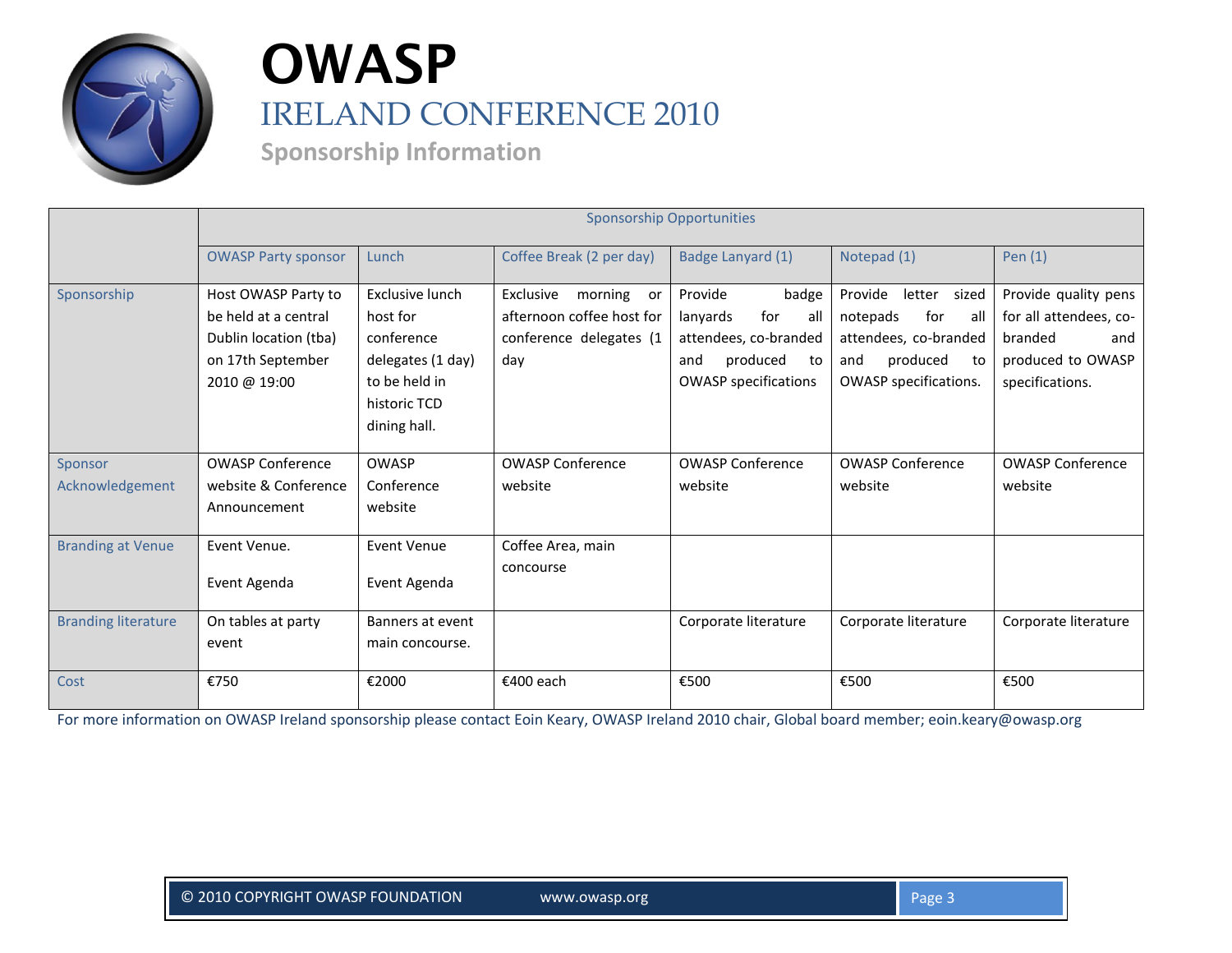

# **OWASP** IRELAND CONFERENCE 2010 **Membership Opportunities**

#### **OWASP Membership Advantages**

The OWASP community includes corporations, educational organizations and individuals from around the world. This community works to create freely available articles, methodologies, documentation, tools, and technologies. OWASP membership allows access to the leading minds in the world of web application security allowing for exchange of ideas,

promotion security across the dimensions of people, process, and technology.

- Your Company's Logo on OWASP Home Page
- ❖ Recognition for supporting an OWASP Project
- Every member of your Company can take advantage of OWASP Discounts
- ❖ Being a supporting member helps drive business to your company
- Use of OWASP materials and methodologies in your product
- Significant discount on OWASP Conference sponsorship opportunities and attendance

| <b>Category</b>                                                  | <b>Description</b>                                                                                                                                                                                                                                                                                                                                                                                                                                                                                                                      | <b>Annual Fee (USD)</b> |
|------------------------------------------------------------------|-----------------------------------------------------------------------------------------------------------------------------------------------------------------------------------------------------------------------------------------------------------------------------------------------------------------------------------------------------------------------------------------------------------------------------------------------------------------------------------------------------------------------------------------|-------------------------|
| <b>Individual Members</b>                                        | Individuals who support OWASP's mission and would like to<br>provide financial support to our efforts.                                                                                                                                                                                                                                                                                                                                                                                                                                  | \$50                    |
| <b>Educational</b><br><b>Non-Profit</b><br>and<br><b>Members</b> | Raise Awareness of the University worldwide<br>$\bullet$<br>Be recognized as a supporter by posting your<br>university logo on the OWASP website<br>OWASP and the University can jointly publicize<br>$\bullet$<br>season of code events which provide funding for<br>students or faculty to perform security based<br>research<br>OWASP and the University can work together to<br>$\bullet$<br>host security seminars or provide introductory<br>training sessions for students on OWASP tools,<br>documentation and security skills. | <b>FREE</b>             |
| <b>Vendor Organization Members</b>                               | Opportunity to post a rotating banner ad on the<br>$\bullet$<br>front page for 30 days at no cost<br>Be recognized as a supporter by posting your<br>$\bullet$<br>company logo on the OWASP website<br>Have a collective voice via the Global Industry<br>$\bullet$<br>Committee<br>Annual local sponsorship of a local chapter<br>٠<br>Optional - Host a local OWASP meeting to raise<br>$\bullet$<br>security awareness at your offices.                                                                                              | \$5,000                 |

For more information on OWASP Membership please access <http://www.owasp.org/Membership> or contact: Kate.Hartmann@owasp.org